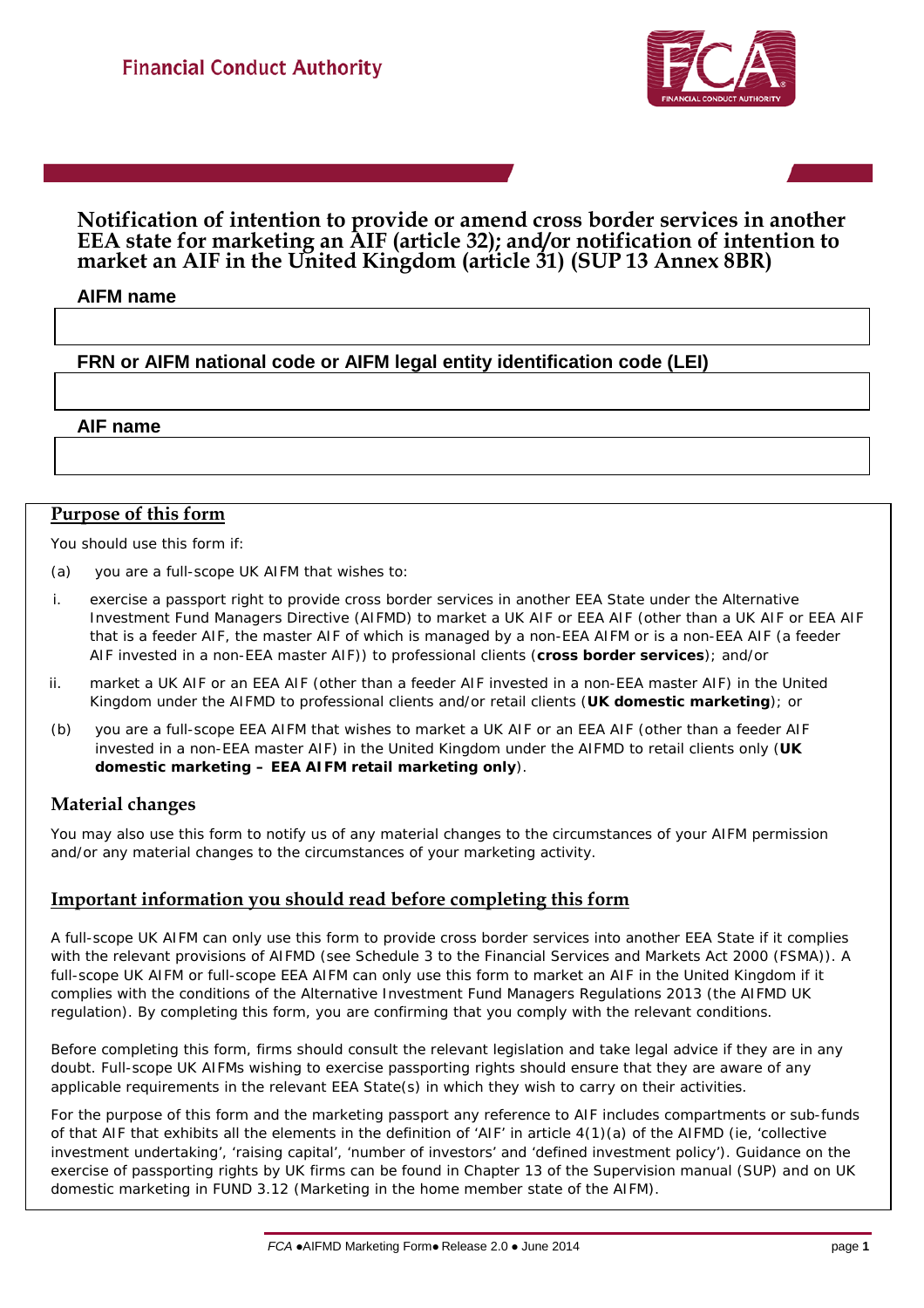#### **Filling in the form**

- **1** If you are using your computer to complete the form, use the TAB key to move from question to question and press SHIFT TAB to move back to the previous question. Once completed, print the relevant sections and sign the declaration in section 3.
- **2** If you are filling in the form by hand (please note the letter template **MUST** in all cases be completed by computer and submitted as a Word document), you must use black ink, write clearly and, once you have completed the relevant sections, sign the declaration in section 3. Please remove any indicative text provided as examples and use black theme colours.
- **3** All firms should complete sections 1 and 3 and Annexes 1 to 3 in respect of each AIF. Section 2 only needs to be completed if the firm is applying for a marketing passport. The checklist below confirms what parts should be completed.
- 4 Where the firm is applying for, or notifying changes to, cross-border services or UK domestic marketing in relation to more than one AIF or more than one compartment or sub-fund of an umbrella AIF then only one marketing passport notification letter, Annex 1 and Annex 2 need be submitted, so long as information on each AIF, sub-fund or compartment subject to marketing is included. Similarly, if the disclosure cross-references required by Annex 3 apply to more than one sub-fund or compartment of an AIF constituted as an umbrella AIF then there is space within Annex 3 to confirm this – removing the need to submit duplicate information. However, where it is required, the disclosure crossreference required by Annex 3 should be completed for each sub-fund or compartment separately. If there is not enough space on the form, you may need to use separate sheets of paper. Clearly mark each separate sheet of paper with the relevant question number.

|                                |                           | <b>Section</b><br>1.1                                   | <b>Section</b><br>1.2                                 | Section 2/<br>template                                           | <b>Section 3</b>   | Annex 1                             | Annex 2                                           | Annex 3                                                                 |
|--------------------------------|---------------------------|---------------------------------------------------------|-------------------------------------------------------|------------------------------------------------------------------|--------------------|-------------------------------------|---------------------------------------------------|-------------------------------------------------------------------------|
| <b>AIFMD</b><br><b>Article</b> | <b>AIFM</b>               | <b>AIFMD</b><br><b>Annex III</b><br>or IV<br>$(b)$ Docs | <b>AIFMD</b><br><b>Annex III</b><br>or IV<br>(d) Docs | <b>Marketing</b><br><b>Passport</b><br>Letter<br><b>Template</b> | <b>Declaration</b> | <b>AIF Table</b><br><b>Template</b> | <b>Member</b><br><b>States</b><br><b>Template</b> | <b>Article</b><br>23/FUND<br>3.2.2R<br><b>Cross</b><br><b>Reference</b> |
| 31, 32<br>and 43               | <b>UK</b><br><b>AIFM</b>  | $\checkmark$                                            | $\checkmark$                                          | $\checkmark$                                                     | $\checkmark$       | $\checkmark$                        | $\checkmark$                                      | ✓                                                                       |
| 32 only                        |                           | $\checkmark$                                            | $\checkmark$                                          | $\checkmark$                                                     | $\checkmark$       | $\checkmark$                        | ✓                                                 | ✓                                                                       |
| 31 and<br>43 only              |                           | $\checkmark$                                            | ✓                                                     | $\boldsymbol{\mathsf{x}}$                                        | √                  | $\checkmark$                        | UK only                                           | √                                                                       |
| 43 only                        | <b>EEA</b><br><b>AIFM</b> | $\checkmark$                                            | $\checkmark$                                          | $\boldsymbol{\mathsf{x}}$                                        | $\checkmark$       | $\checkmark$                        | <b>UK Only</b>                                    | ✓                                                                       |

#### **Checklist**

Submit the form by email to **AIFMDOutwardMarketingNotification@fca.org.uk** 

Alternatively you may post the application to the FCA at:

**Fund Authorisation and Supervision Team The Financial Conduct Authority 25 The North Colonnade Canary Wharf LONDON E14 5HS**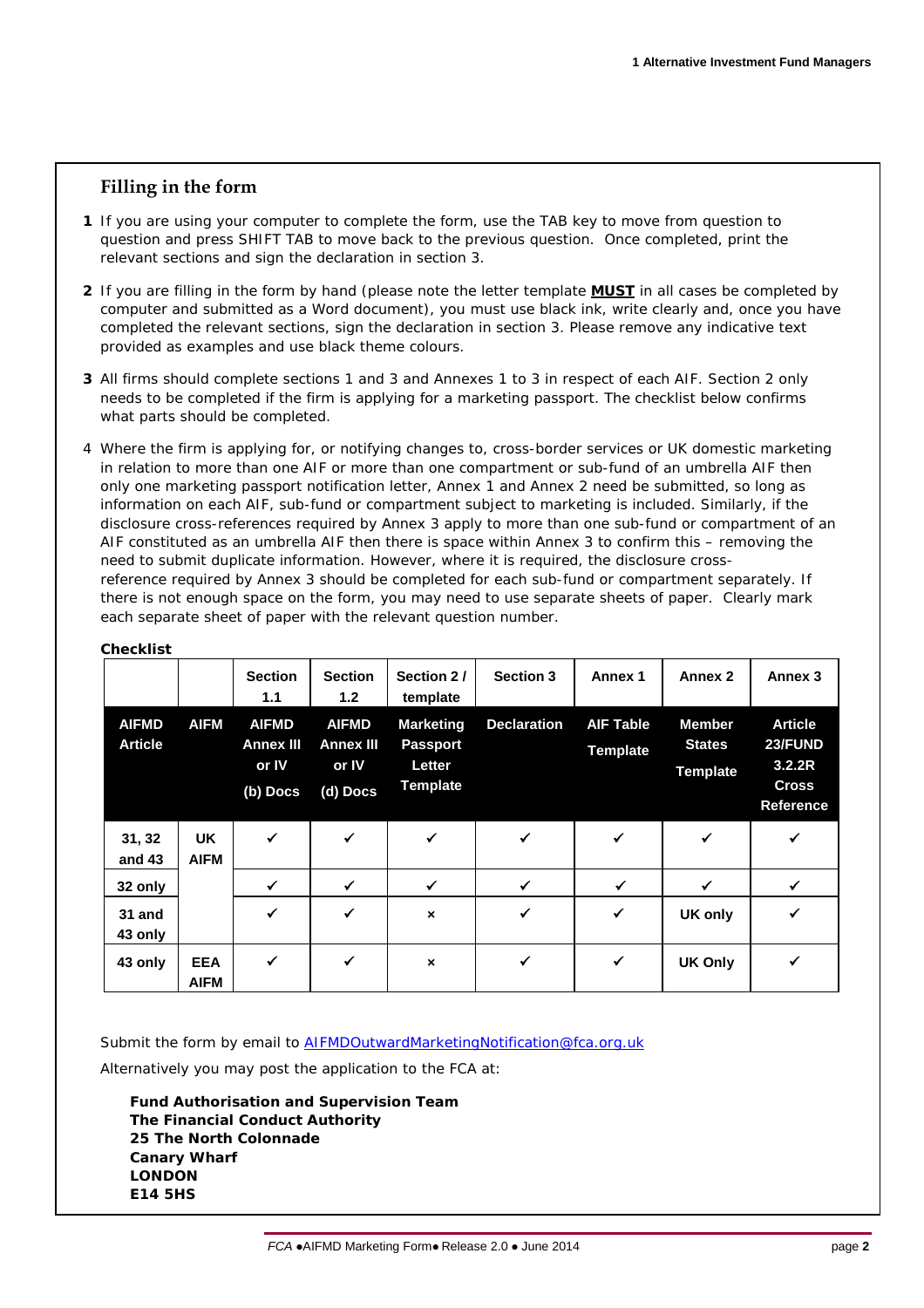## 1 **Alternative investment fund managers**

**Are you making an initial notification or a material change\*?**

 $\Box$ 

 $\Box$ 

#### **Material change**

For the purpose of this form, a change is deemed as material where:

Ithere is a substantial likelihood that a reasonable investor, becoming aware of such information, would reconsider its investment in the AIF, including because such information could impact an investor's ability to exercise its rights in relation to its investment, or otherwise prejudice the interests of one or more investors in the AIF.

You are only required to fill out the sections of the documents that are relevant to your change.

- **1.1 You must attach a copy of the instrument constituting the fund** □ Attached
- **1.2 You must provide a description of, or any information on, the AIF available to investors in accordance with FUND 3.2.** Attached documents should be in final form and saved using the document

naming convention AIFMD MKTDOC XXXXXX FRN###### YYYYMMDD replacing the X with an intuitive description of the documents, for example PROSPECTUS, PPM, LPA and replacing  $#$  with your six digit FRN.

| Document title and description | Attached |
|--------------------------------|----------|
|                                |          |
|                                |          |
|                                |          |
|                                |          |
|                                |          |
|                                |          |
|                                |          |
|                                |          |
|                                |          |
|                                |          |
|                                |          |

#### **1.3 Are you a UK AIFM wishing to market into Gibraltar?**

□ No ▶ Continue to Section 2

 $\Box$  Yes  $\blacktriangleright$  You must tick the UK box in Annex 2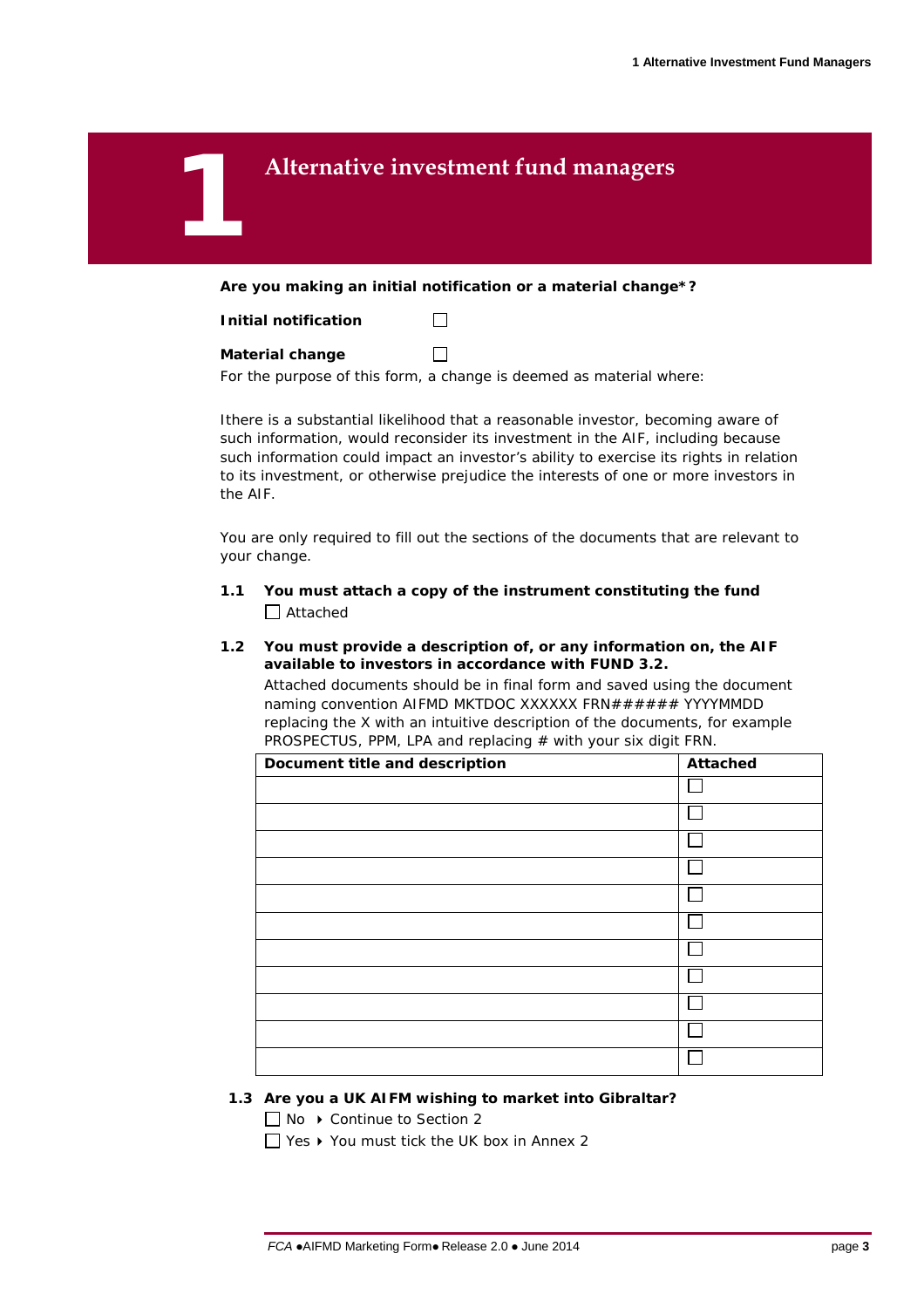## 2 **Marketing passport notification letter template**

## **Important information you should read before completing the Marketing passport notification letter template**

#### **Cross-border marketing**

The FCA has an obligation to notify the competent authorities in the territories where you intend to market the AIF(s) detailed in this notification. The notification letter template and annexes form part of this notification and will be forwarded to the competent authorities with the information required by Annex IV of the Directive, to fulfil the obligation to notify the relevant competent authorities. The notification letter template and annexes appear immediately after the declaration in section 3 of this form.

Please ensure you complete all sections of the template and the three separate annexes for each AIF having regard to the notes provided on how to fill in the form on the second page of this document. Once the FCA has notified the relevant competent authorities of your intention to market in their territory, the FCA will confirm that you can commence cross-border activities within the scope of this notification.

Please do not fill the template in by hand. Please save the template as a word document using the document naming convention **AIFMD XBUKMKT FRN###### YYYYMMDD** replacing the # with your six-digit FRN.

If you are intending to market an AIF in the UK, in addition to exercising passport rights, please also tick the **UK** box within Appendix 2.

The letter template will be dated at the point the notification is made by the FCA.

#### **UK marketing notification**

If you are a full-scope UK AIFM or full-scope EEA AIFM intending to only market within the UK, you do not need to complete the Marketing passport notification letter template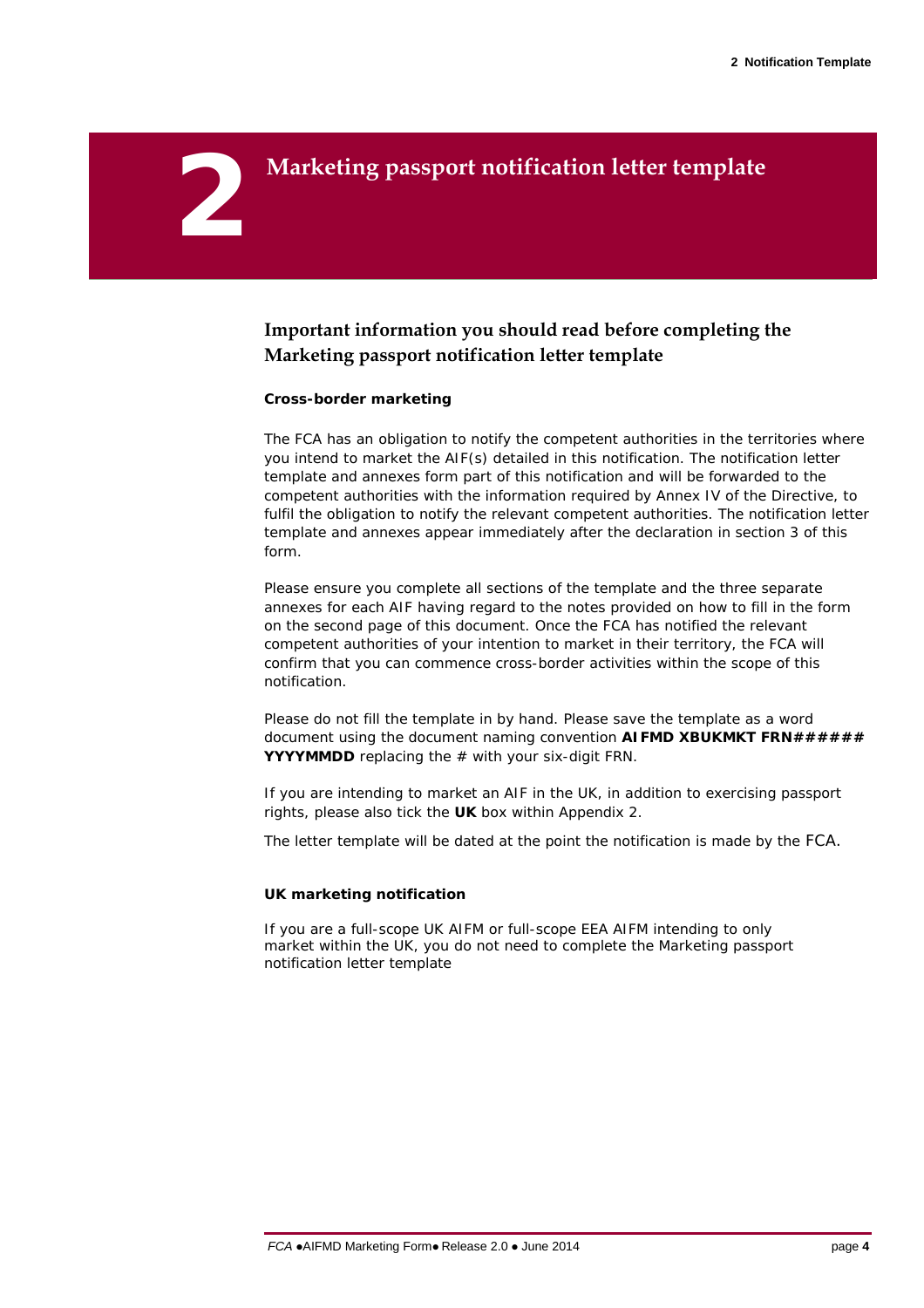# 3 **Declaration**

## It is a criminal offence to knowingly or recklessly give us information that is false or misleading. If necessary, please seek appropriate professional advice

There will be a delay in processing the application if any information is inaccurate or incomplete. Failure to notify us immediately of any significant change to the information provided may result in a serious delay in the application process.

- **I understand it is a criminal offence to knowingly or recklessly to give the FCA information that is false or misleading in a material particular.**
- **I confirm that the information in this form is accurate and complete to the best of my knowledge and belief.**

| Name      |          |
|-----------|----------|
| Position  |          |
| Signature |          |
| Date      | dd/mm/yy |

before supplying information to us.

• **I confirm that I am authorised to sign on behalf of the firm.**

#### **Please indicate the sections you have enclosed**

- $\Box$  Section 1 Alternative investment fund managers
- $\Box$  Section 2 Marketing passport notification letter template
- $\Box$  Section 3 Declaration
- $\Box$  Marketing passport notification letter template
- $\Box$  Annex 1 AIF details
- $\Box$  Annex 2 Schedule of cross-border marketing rights
- Annex 3 Article 23/Fund 3.2.2R disclosure cross-references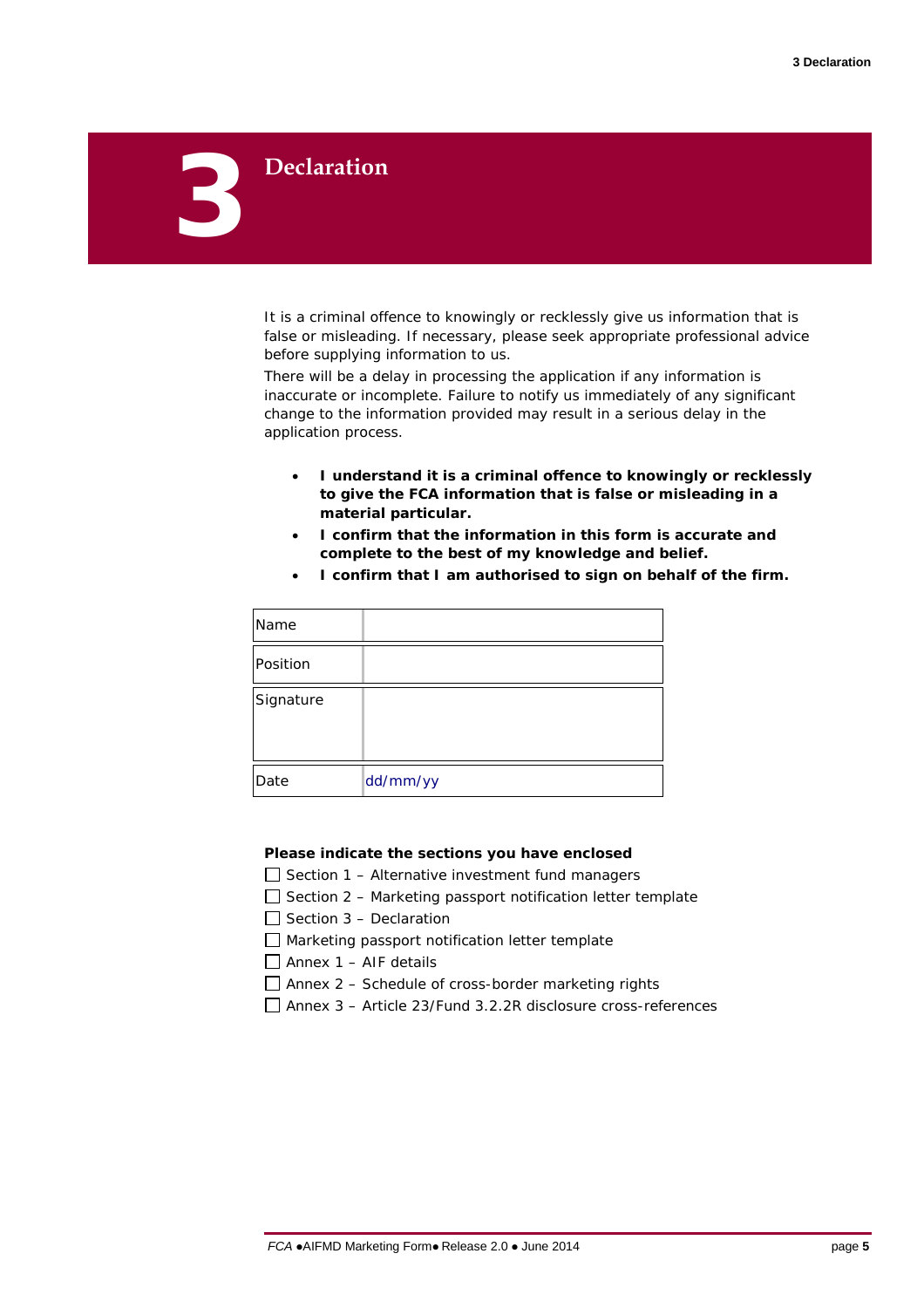Email:

Date:

Our Ref:

Dear Colleague

#### **Notification letter for the marketing of units or shares of EU AIFs in Member States other than the home Member State of the AIFM (article 32 of the AIFMD)**

The information provided in this notification letter should not be ambiguous.

Are you notifying amendments to information already provided in an initial notification?  $\Box$  Yes

| $\sim$ |
|--------|
|--------|

AIFM name:

Contact name:

Registered address of the AIFM:

Direct line (eg, +XX (X) XXX XXXX):

Email address (eg, XXXXX.XXXXXX@XXXXX.XXX):

Does the AIF(s) have sub-funds/compartments? □ Yes  $\Box$  No

Information on the agreements established to prevent units or shares of the AIF from being marketed to retail investors, including in the case where the AIFM relies on activities of independent entities to provide investment services in respect of the AIF:

Mandatory, please complete.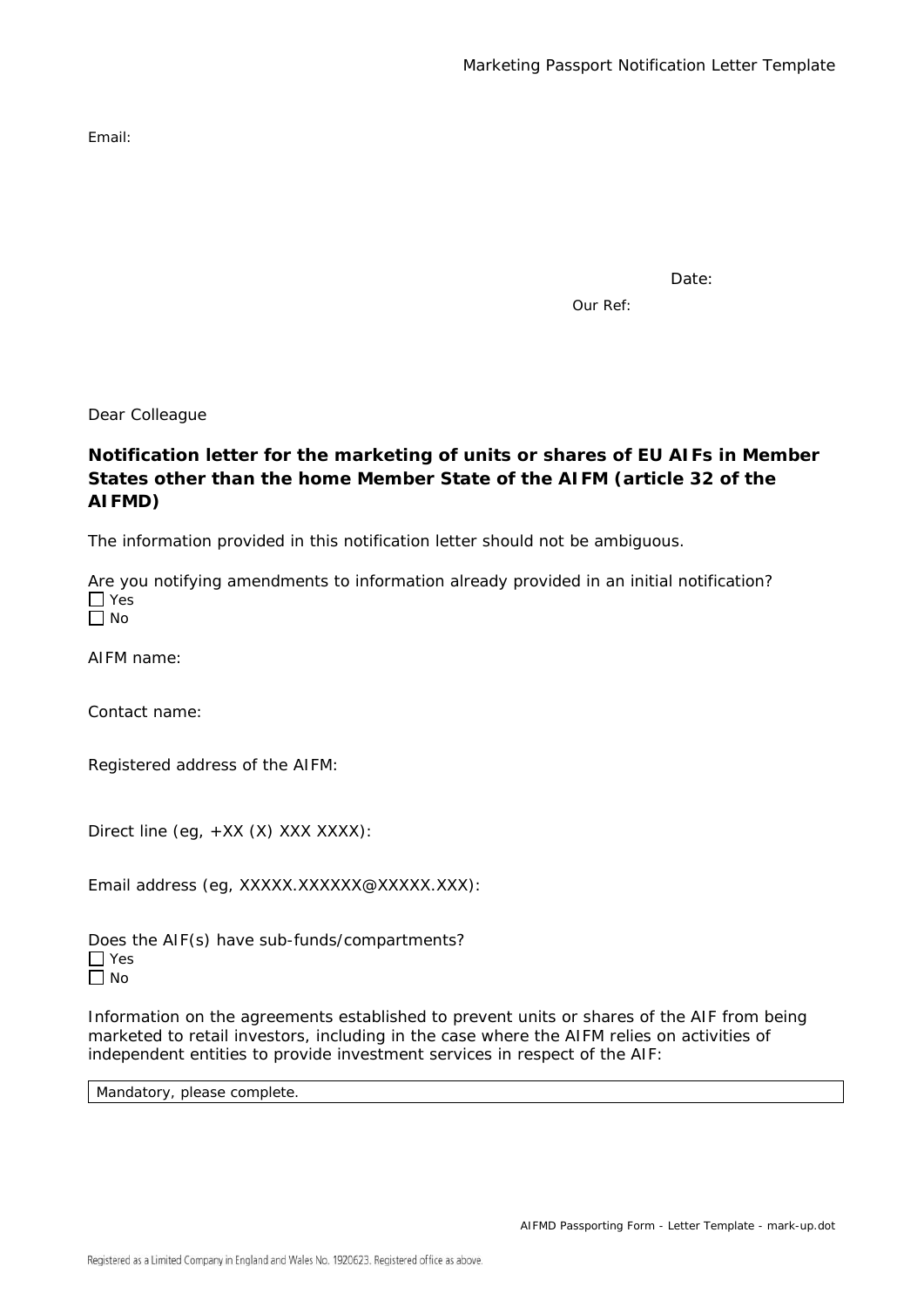## **Annex 1 AIF Details**

If you are notifying us of more than five AIFs below, please complete as many Annex 1 sheets as required. Please indicate how many have been used below.

Number of sheets

-

| Name of the AIF<br>$(s)$ or sub-<br>fund(s) $/$<br>compartment(s)<br>to be marketed<br>in the host<br>Member State <sup>1</sup> | <b>Home Member</b><br><b>State of AIF</b><br>and national<br>identification<br>number | Legal form<br>(common fund,<br>unit trust,<br>investment<br>company,<br>partnership, other<br>(please specify) | Name and<br>address of the<br>depositary of<br>the AIF | Name of the<br>master AIF/<br>(if applicable) | <b>Home Member</b><br>State of the<br>master AIF<br>(if applicable) | AIF's investment<br>strategy (please specify<br>the predominant<br>strategy and the<br>breakdown by<br>investment strategies as<br>set out in the reporting<br>template included in<br><b>Annex 4 of Regulation</b><br>231/2013) |
|---------------------------------------------------------------------------------------------------------------------------------|---------------------------------------------------------------------------------------|----------------------------------------------------------------------------------------------------------------|--------------------------------------------------------|-----------------------------------------------|---------------------------------------------------------------------|----------------------------------------------------------------------------------------------------------------------------------------------------------------------------------------------------------------------------------|
|                                                                                                                                 |                                                                                       |                                                                                                                |                                                        |                                               |                                                                     |                                                                                                                                                                                                                                  |
|                                                                                                                                 |                                                                                       |                                                                                                                |                                                        |                                               |                                                                     |                                                                                                                                                                                                                                  |
|                                                                                                                                 |                                                                                       |                                                                                                                |                                                        |                                               |                                                                     |                                                                                                                                                                                                                                  |
|                                                                                                                                 |                                                                                       |                                                                                                                |                                                        |                                               |                                                                     |                                                                                                                                                                                                                                  |
|                                                                                                                                 |                                                                                       |                                                                                                                |                                                        |                                               |                                                                     |                                                                                                                                                                                                                                  |

 $1$  If the AIF takes the form of an umbrella AIF with multiple sub-funds/compartments, AIFMs should only indicate the name of the subfunds/compartments of the umbrella AIF notified for marketing. AIFMs should not indicate the name of the umbrella AIF unless it is included in the name of the sub-fund/compartment.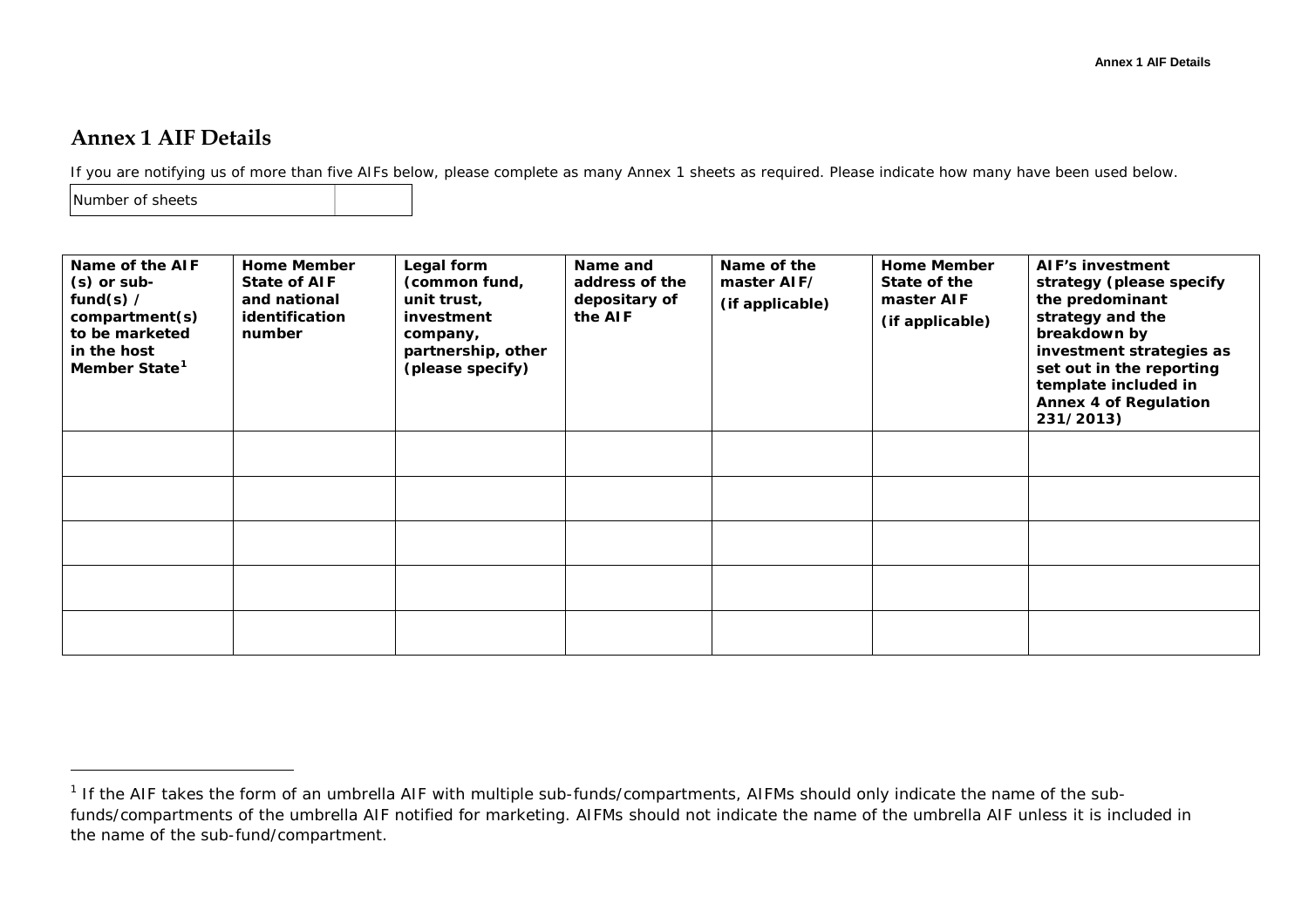## **Annex 2 Schedule of cross-border marketing rights**

**Name of Alternative Investment Fund Manager**

#### **FRN /AIFM national code**

#### **Please enter:**

- **'C'** if you already market to a state and wish to **continue.**
- **'A'** if you wish to **add** the state to the list of states a fund is marketed to.
- **'R'** if you wish to **remove** the state from the list of states a fund is marketed to.

| Name of<br><b>AIF</b> | $\sigma$<br>ত | j<br><u>ចា</u> | <b>G</b><br>$-$<br>lga<br>മ | $\overline{a}$<br>jat | $\tilde{\mathbf{a}}$<br>$\sqrt{2}$ | ပ<br>으<br>$\omega$<br>$\alpha$ | g<br>$\mathbf{\Omega}$ | $\overline{a}$ .<br>Esto | $\overline{\mathbf{o}}$<br>ā<br>Ē<br>$\blacksquare$<br>ட | Φ<br>ā | ↗<br>σ | $\mathbf{\omega}$<br>$\circ$<br>$\omega$<br>(5) | ➢<br>ngar | $\star$<br>eland | ত<br>elar | ≏<br>$\boldsymbol{\sigma}$ | ⊷ | ж.<br>$\overline{\phantom{0}}$<br>≃<br>$\bullet$<br>سيد<br>$\boldsymbol{\omega}$<br>$\mathbf{\Phi}$<br>iect | ത<br>thu | ත<br>≏ | $\boldsymbol{\varpi}$<br>-<br>$\sigma$ | n<br>∓ | $\mathcal{R}$<br>$\circ$<br>5 | pq<br>$\sigma$<br>$\overline{\bullet}$ | −<br>$\boldsymbol{\varpi}$<br>ō,<br>$\circ$ | $\boldsymbol{\varpi}$<br>g<br>œ | ပ<br>-<br>$\mathbf{\Omega}$<br>R.<br>ăk<br>$rac{1}{2}$ | $\boldsymbol{\varpi}$<br>$\bar{v}$ | 크.<br><u>န</u> | $\mathbf{\Omega}$<br>ທ | $\overline{\mathsf{d}}$<br>ටා<br>ਠ<br>$\mathbf{\Omega}$<br>$\equiv$ |
|-----------------------|---------------|----------------|-----------------------------|-----------------------|------------------------------------|--------------------------------|------------------------|--------------------------|----------------------------------------------------------|--------|--------|-------------------------------------------------|-----------|------------------|-----------|----------------------------|---|-------------------------------------------------------------------------------------------------------------|----------|--------|----------------------------------------|--------|-------------------------------|----------------------------------------|---------------------------------------------|---------------------------------|--------------------------------------------------------|------------------------------------|----------------|------------------------|---------------------------------------------------------------------|
|                       |               |                |                             |                       |                                    |                                |                        |                          |                                                          |        |        |                                                 |           |                  |           |                            |   |                                                                                                             |          |        |                                        |        |                               |                                        |                                             |                                 |                                                        |                                    |                |                        |                                                                     |
|                       |               |                |                             |                       |                                    |                                |                        |                          |                                                          |        |        |                                                 |           |                  |           |                            |   |                                                                                                             |          |        |                                        |        |                               |                                        |                                             |                                 |                                                        |                                    |                |                        |                                                                     |
|                       |               |                |                             |                       |                                    |                                |                        |                          |                                                          |        |        |                                                 |           |                  |           |                            |   |                                                                                                             |          |        |                                        |        |                               |                                        |                                             |                                 |                                                        |                                    |                |                        |                                                                     |

#### **Note 1**

With regard to any legal or regulatory requirements within your territory, for example any required fees, please liaise with the applicant firm directly using the contact details provided above as the home state regards this as a matter solely between the Host Competent Authority and applicant firm. The Home State will inform applicants of their responsibility to be aware of, and to comply with, Host State legislation at the point of application for a marketing passport but will not act as a conduit between applicant firm and Host Competent Authority in any matter other than directly within the scope of the Directive.

#### **\*Note 2**

The annexation of the AIFMD to the EEA agreement with the European Union has not been completed. Applicant firms have been instructed to ascertain from the competent authorities indicated in red the requirements to allow marketing activity in the interim period before annexation of the AIFMD into the EEA agreement.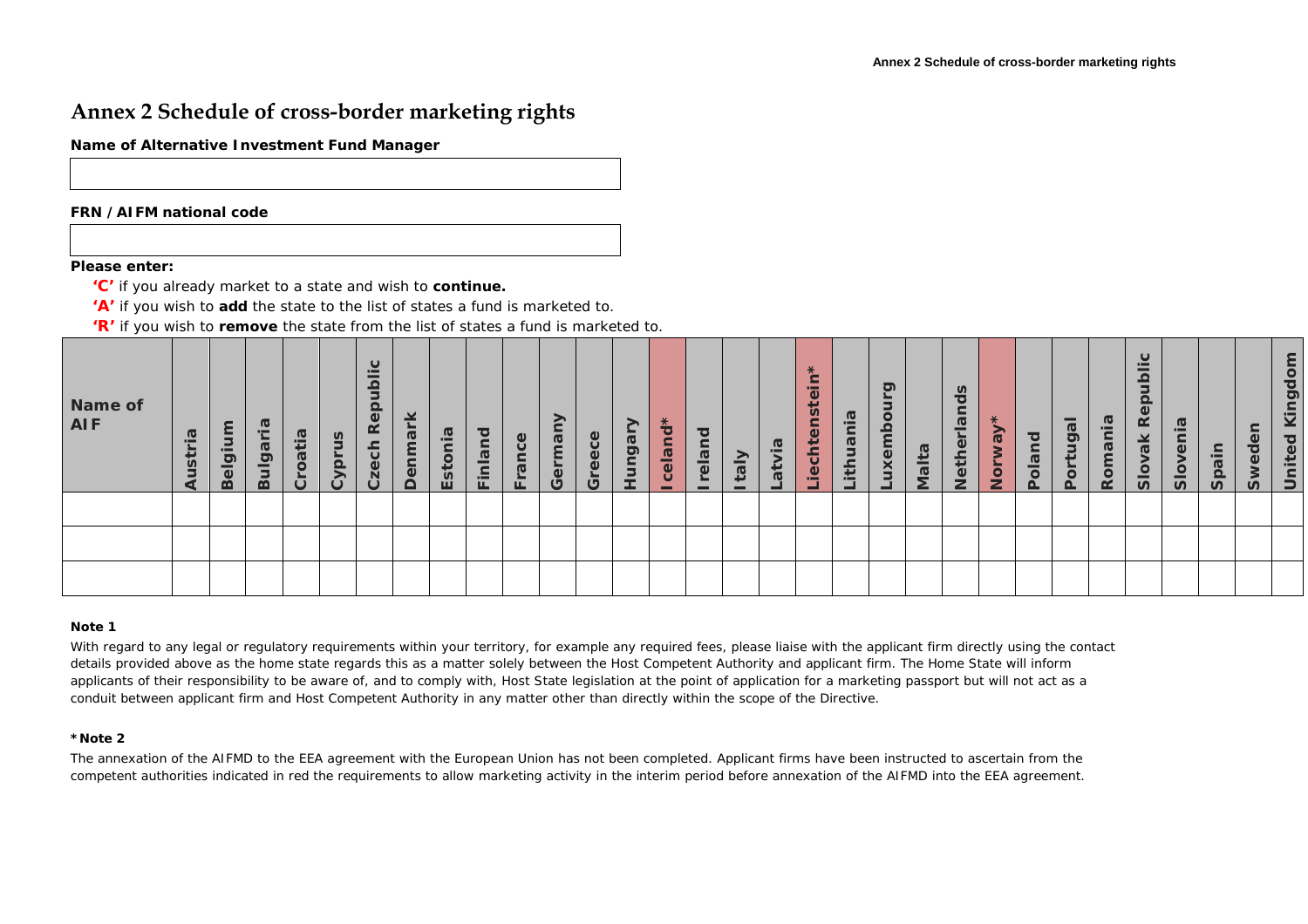## **Annex 3 Article 23/FUND 3.2.2R Disclosures: cross-referenced to documents available to potential investors**

**Complete one form for each AIF or sub-fund/compartment of an AIF, unless the cross-reference is applicable to more than one sub-fund or compartment of an AIF in which case please select the appropriate box below and list the sub-funds or compartments relevant to each cross-reference document. References to AIFs should be interpreted to apply to sub-funds where applicable.**

**Applicant name**

**FRN**

**Are the following cross–references applicable to more than one AIF/sub-fund/compartment?**

No

Yes You must provide all the **AIF /sub-fund/compartment** names below

|              | <b>Regulatory</b><br>reference | <b>AIF NAME:</b> | Eg. XYZ Fund LLP                                                                | <b>Document name</b><br>(eg, Prospectus, PPM, | Page # and<br>reference |  |  |
|--------------|--------------------------------|------------------|---------------------------------------------------------------------------------|-----------------------------------------------|-------------------------|--|--|
| <b>AIFMD</b> | <b>FUND</b>                    |                  | Disclosure text                                                                 | <b>Standalone Disclosure Doc)</b>             |                         |  |  |
| art $23$     | 3.2.2R                         |                  |                                                                                 |                                               |                         |  |  |
| (1a)         | (1a)                           |                  | a description of the investment strategy and objectives of the AIF;             |                                               |                         |  |  |
| (1a)         | (1b)                           |                  | if the AIF is a feeder AIF, information on where the master AIF is established; |                                               |                         |  |  |
| (1a)         | (1c)                           | established;     | if the AIF is a fund of funds, information on where the underlying funds are    |                                               |                         |  |  |
| (1a)         | (1d)                           |                  | a description of the types of assets in which the AIF may invest;               |                                               |                         |  |  |
| (1a)         | (1e)                           |                  | the investment techniques that the AIF, or the AIFM on behalf of the AIF, may   |                                               |                         |  |  |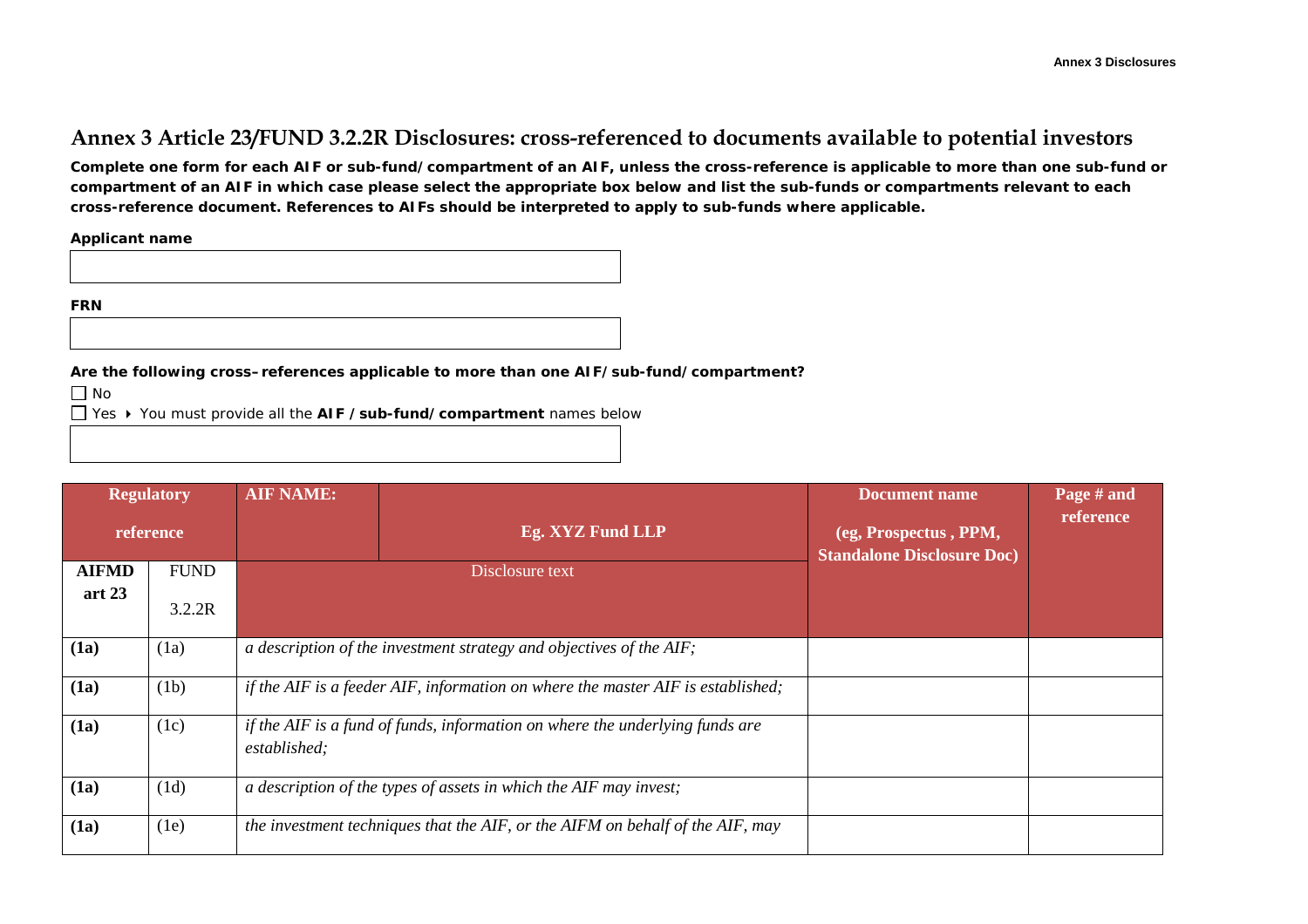|      |      | employ and all associated risks;                                                                                                                                                                                                                                                                                                                               |  |
|------|------|----------------------------------------------------------------------------------------------------------------------------------------------------------------------------------------------------------------------------------------------------------------------------------------------------------------------------------------------------------------|--|
| (1a) | (1f) | any applicable investment restrictions;                                                                                                                                                                                                                                                                                                                        |  |
| (1a) | (1g) | the circumstances in which the AIF may use leverage;                                                                                                                                                                                                                                                                                                           |  |
| (1a) | (1h) | the types and sources of leverage permitted and the associated risks;                                                                                                                                                                                                                                                                                          |  |
| (1a) | (1i) | any restrictions on the use of leverage and any collateral and asset reuse<br>arrangements; and                                                                                                                                                                                                                                                                |  |
| (1a) | (1j) | the maximum level of leverage which the AIFM is entitled to employ on behalf of<br>the AIF;                                                                                                                                                                                                                                                                    |  |
| (1b) | (2)  | a description of the procedures by which the AIF may change its investment<br>strategy or investment policy, or both;                                                                                                                                                                                                                                          |  |
| (1c) | (3)  | a description of the main legal implications of the contractual relationship<br>entered into for the purpose of investment, including information on jurisdiction,<br>the applicable law and the existence or absence of any legal instruments<br>providing for the recognition and enforcement of judgments in the territory<br>where the AIF is established; |  |
| (1d) | (4)  | the identity of the AIFM, the AIF's depositary, the auditor and any other service<br>providers and a description of their duties and the investors' rights;                                                                                                                                                                                                    |  |
| (1e) | (5)  | a description of how the AIFM complies with the requirements (professional<br>negligence) relating to professional liability risk;                                                                                                                                                                                                                             |  |
| (1f) | (6)  | a description of:                                                                                                                                                                                                                                                                                                                                              |  |
| (1f) | (6a) | any AIFM management function delegated by the AIFM;                                                                                                                                                                                                                                                                                                            |  |
| (1f) | (6b) | any safe-keeping function delegated by the depositary;                                                                                                                                                                                                                                                                                                         |  |
| (1f) | (6c) | the identity of each delegate appointed in accordance with FUND 3.10<br>(Delegation); and                                                                                                                                                                                                                                                                      |  |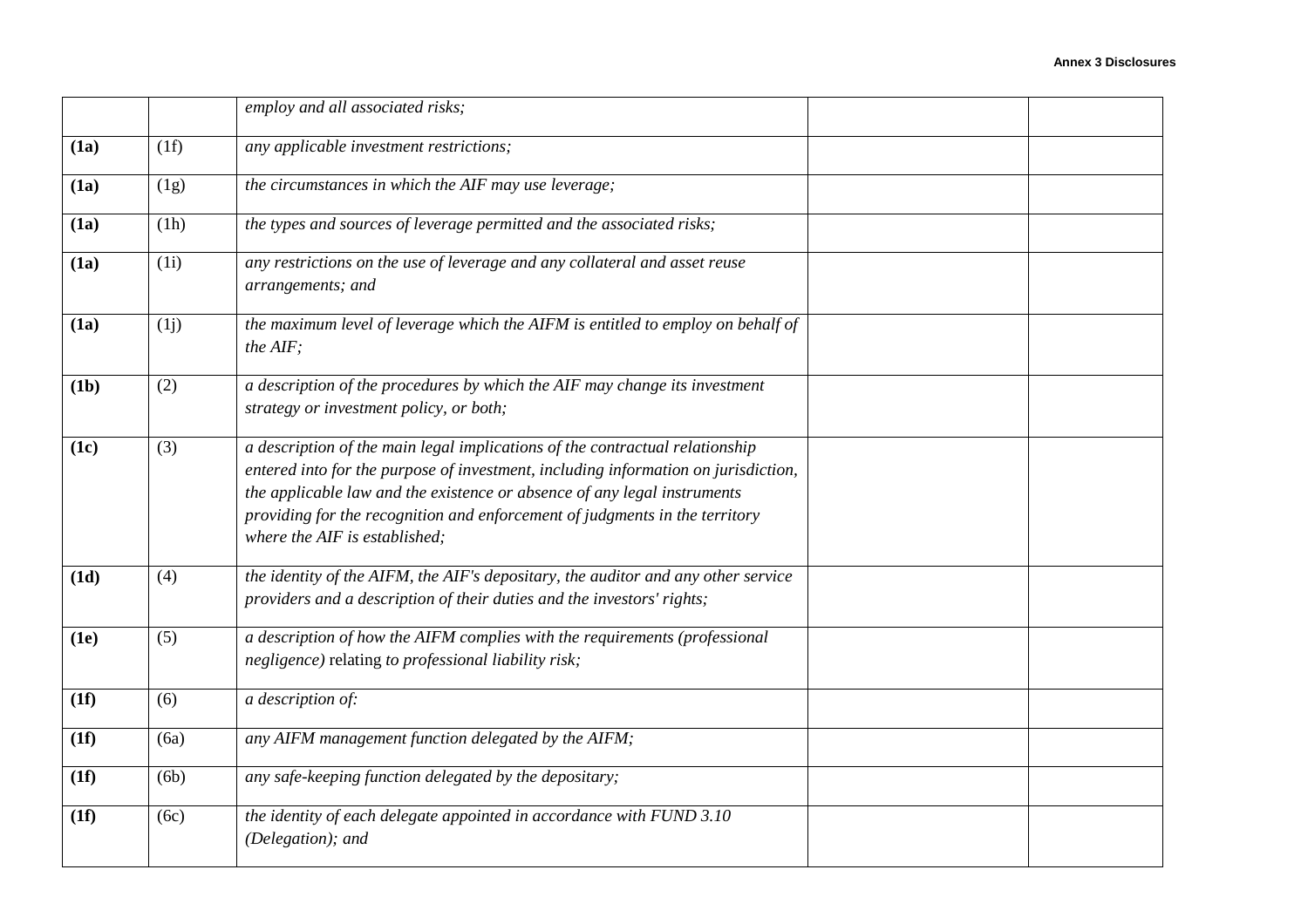| (1f)              | (6d)  | any conflicts of interest that may arise from such delegations;                                                                                                                                            |  |
|-------------------|-------|------------------------------------------------------------------------------------------------------------------------------------------------------------------------------------------------------------|--|
| (1g)              | (7)   | a description of the AIF's valuation procedure and of the pricing methodology<br>for valuing assets, including the methods used in valuing any hard-to-value<br>assets, in line with FUND 3.9 (Valuation); |  |
| (1h)              | (8)   | a description of the AIF's liquidity risk management, including the redemption<br>rights of investors in normal and exceptional circumstances, and the existing<br>redemption arrangements with investors; |  |
| (1i)              | (9)   | a description of all fees, charges and expenses, and the maximum amounts<br>directly or indirectly borne by investors;                                                                                     |  |
| (1j)              | (10)  | a description of how the AIFM ensures a fair treatment of investors;                                                                                                                                       |  |
| (1j)              | (11)  | whenever an investor obtains preferential treatment or the right to obtain<br>preferential treatment, a description of:                                                                                    |  |
| (1j)              | (11a) | that preferential treatment;                                                                                                                                                                               |  |
| (1j)              | (11b) | the type of investors who obtain such preferential treatment; and                                                                                                                                          |  |
| (1j)              | (11c) | where relevant, their legal or economic links with the AIF or AIFM;                                                                                                                                        |  |
| (1k)              | (14)  | the latest annual report, in line with FUND 3.3 (Annual report of an AIF);                                                                                                                                 |  |
| 1(1)              | (12)  | the procedure and conditions for the issue and sale of units or shares;                                                                                                                                    |  |
| (1m)              | (13)  | the latest net asset value of the AIF or the latest market price of the unit or share<br>of the AIF, in line with FUND 3.9 (Valuation);                                                                    |  |
| (1n)              | (15)  | where available, the historical performance of the AIF;                                                                                                                                                    |  |
| (1 <sub>0</sub> ) | (16a) | the identity of the prime brokerage firm;                                                                                                                                                                  |  |
| (1o)              | (16b) | a description of any material arrangements of the AIF with its prime brokerage<br>firm and the way any conflicts of interest are managed;                                                                  |  |